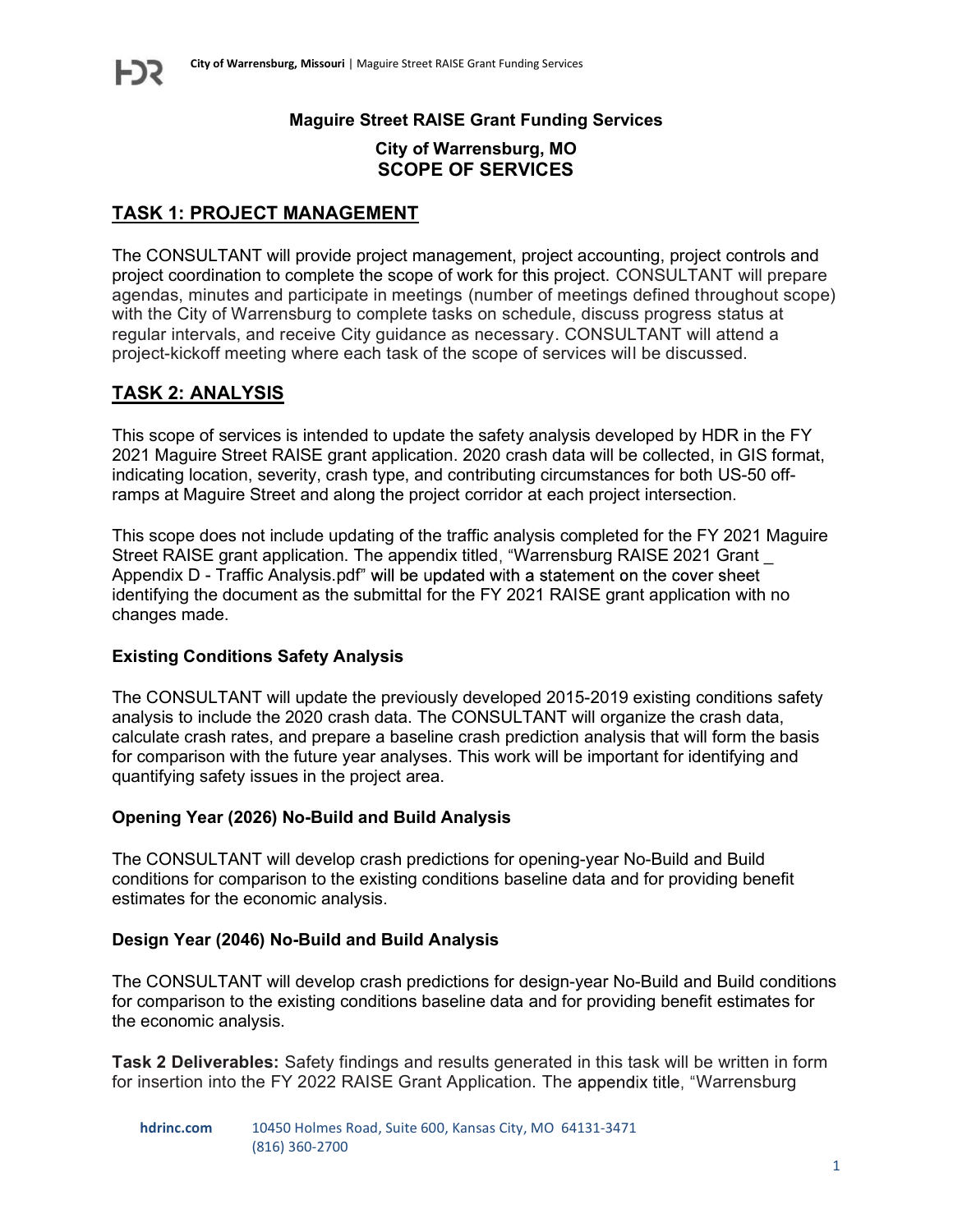

RAISE 2021 Grant Appendix B - Warrensburg BCA & Safety Technical Report.pdf" will be updated with the revised safety analysis.

# TASK 3: RAISE GRANT APPLICATION

CONSULTANT will complete for the City of Warrensburg the following tasks for its FY 2022 RAISE Grant Application:

# RAISE Grant Application Preparation

CONSULTANT will assist City of Warrensburg in updating the previously submitted FY 2021 RAISE Grant Application for resubmittal for a FY 2022 RAISE Grant for the previously scoped project. This scope does not include rescoping of proposed project. The CONSULTANT will provide technical writing and review services to meet the FY 2022 RAISE grant criteria. City of Warrensburg will be responsible for the actual submittal of the grant application on the grants.gov site.

CONSULTANT will provide narrative updates to the grant application based on recommendations provided by the RAISE Grant staff in the recent debrief meeting that includes:

- Additional documentation regarding possible increase in crashes on Maguire Street from Young Avenue to Gay Street due to the addition of two additional through lanes.
- Additional documentation of local and regional transportation impacts the project will provide.
- Additional documentation relative to equity that could include comparing demographics of the project study area with averages for the overall county or state (total population, median household income, poverty rate, % racial distribution, portion of the population with limited English proficiency (LEP)). Additional evaluation will be made to determine if the project is located in an Area of Persistent Poverty (APP) or a Historically Disadvantaged Community (HDC). A map will be generated showing where the lowincome, large minority population, and non-native speaking populations are located.
- Additional documentation that targets the additional scoring criteria titled, "Mobility and Community Connectivity." Narrative in the grant application to address this criterion will include project benefits related to non-motorized mobility, affordability and accessibility for all users, and mobility for freight. CONSULTANT will coordinate with the CITY to identify existing freight issues in the project vicinity to assist with this narrative. CONSULANT will investigate other mobility benefits including new bicycle and pedestrian trips generated and additional miles traveled or time spent walking/biking due to the project.

CITY will coordinate with MoDOT and seek out other mutually beneficial partnerships, including obtaining letters of support. CITY will update the appendix titled, "Warrensburg RAISE 2021 Grant Appendix A - Letters of Support pdf" with updated and new letters of support.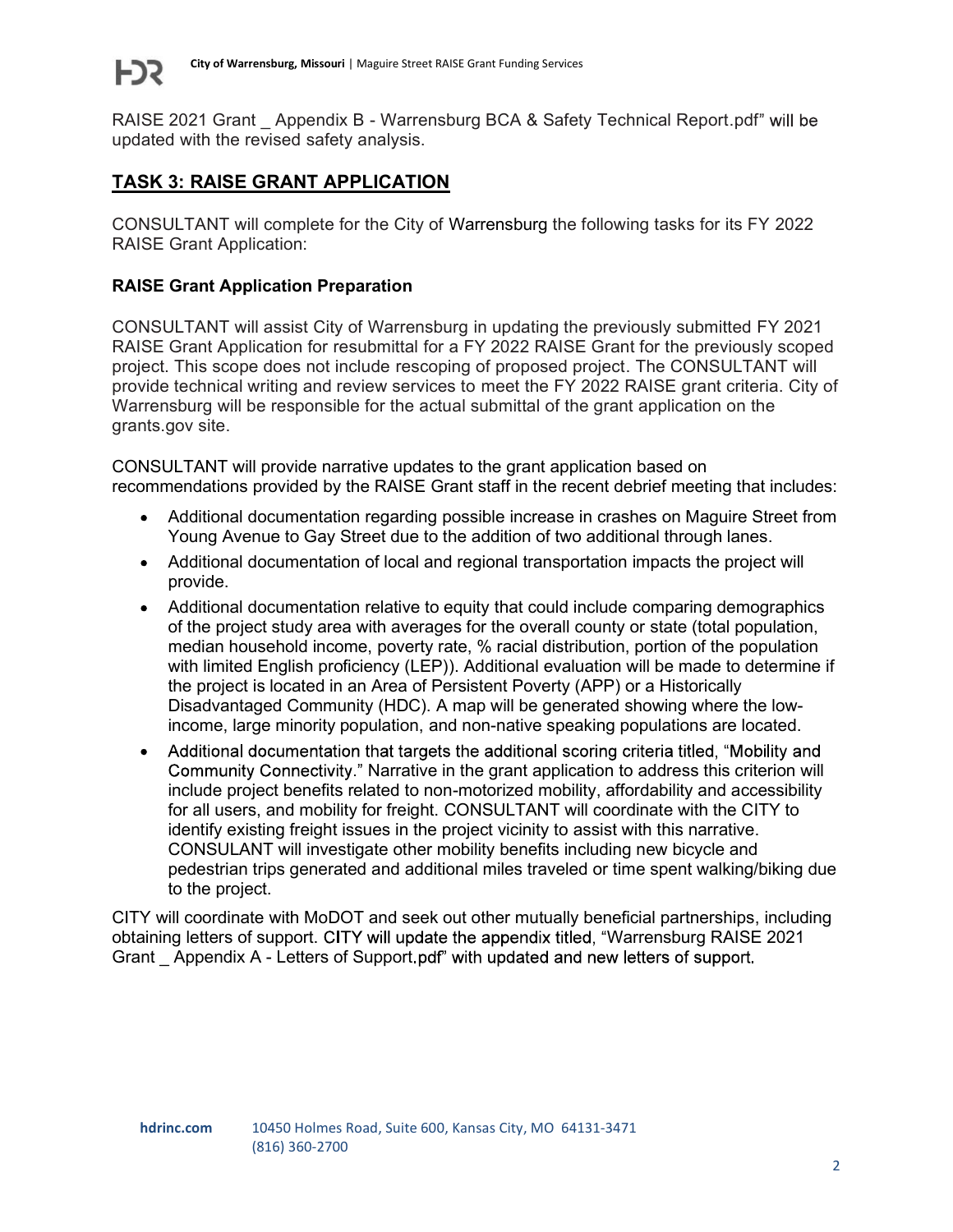

# Benefit-Cost Analysis / Economic Impacts Analysis

CONSULTANT will update Benefit-Cost Analysis from the FY 2021 Maguire RAISE Grant application to determine the public benefits expected to be derived from the project that demonstrate adherence with RAISE's FY 2022 criteria. CONSULANT will collect additional project data for use in the BCA including equity data, freight issues, and other data as determined by the project team. It will also provide quantitative information for inclusion in the narrative discussion.

CONSULTANT will review and update the project cost estimate and appendix titled, "Warrensburg RAISE 2021 Grant Appendix C - Project Cost Estimate pdf" based on current knowledge of the construction industry and pricing from recent projects.

For each of the benefit categories, logic models will be developed that represent the methodology used to monetize each project benefit. The logic model will be populated with the most up-to-date information available. Materials for inclusion in the updated RAISE grant application and in support of the findings described in the economics section of the applications will be drafted. The appendix titled, "Warrensburg RAISE 2021 Grant \_ Appendix B - Warrensburg BCA & Safety Technical Report pdf" will be updated with the revised benefit analysis.